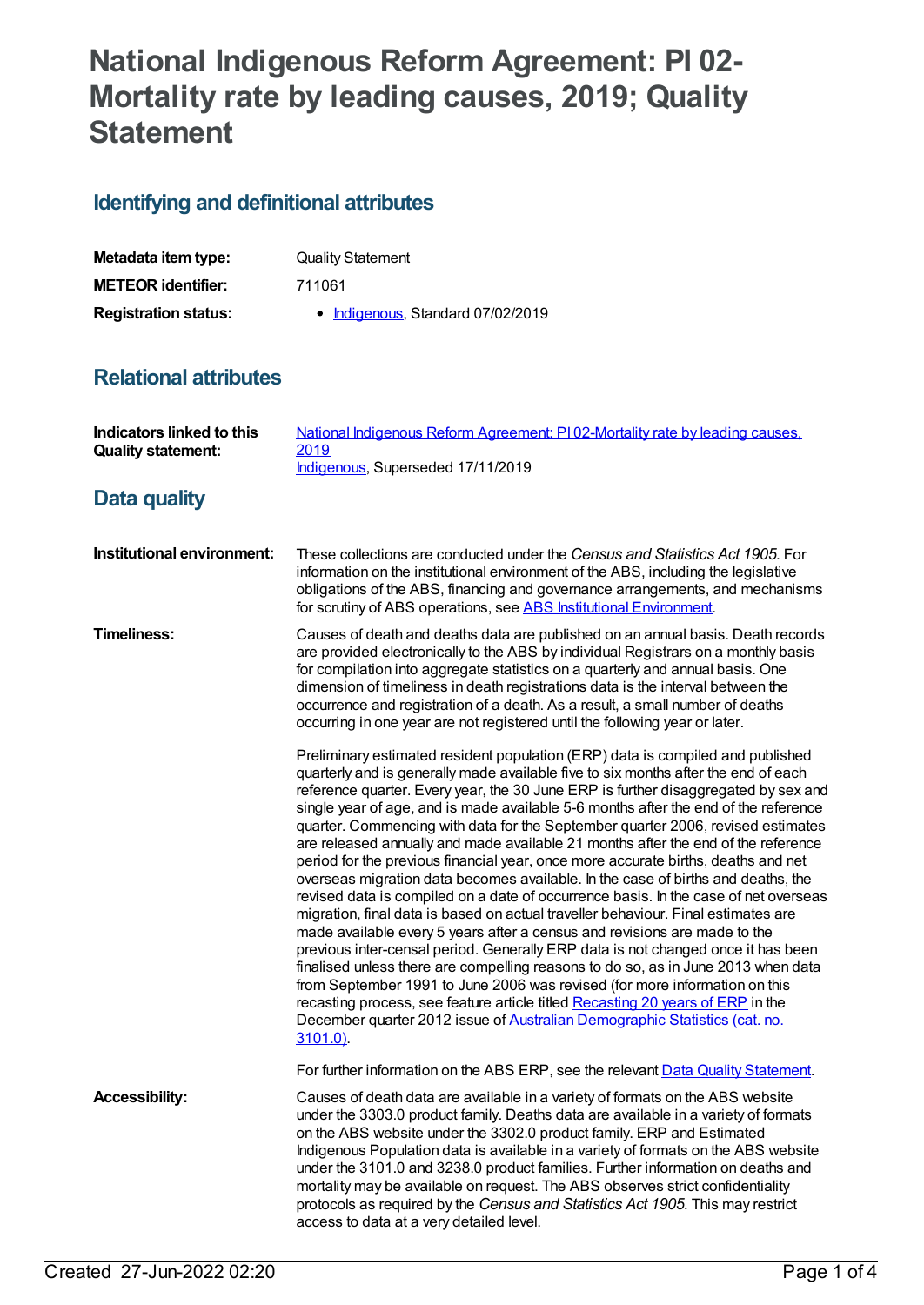| Interpretability: | Data for this indicator have been age-standardised, using the direct method, to 75<br>years, to account for differences between the age structures of the Indigenous and<br>non-Indigenous populations. Direct age-standardisation to the 2001 total Australian<br>population was used (see Data Cube: Standard Population for Use in Age-<br>Standardisation Table in Australian Demographic Statistics, Dec 2013 (cat. no.<br>3101.0). Age-standardised results provide a measure of relative difference only<br>between populations.<br>Information on how to interpret and use the data appropriately is available from                                                                                                                                                                                                                                                                                                                                                                                                                                                                                              |
|-------------------|--------------------------------------------------------------------------------------------------------------------------------------------------------------------------------------------------------------------------------------------------------------------------------------------------------------------------------------------------------------------------------------------------------------------------------------------------------------------------------------------------------------------------------------------------------------------------------------------------------------------------------------------------------------------------------------------------------------------------------------------------------------------------------------------------------------------------------------------------------------------------------------------------------------------------------------------------------------------------------------------------------------------------------------------------------------------------------------------------------------------------|
|                   | Explanatory Notes in Causes of Death, Australia (3303.3).                                                                                                                                                                                                                                                                                                                                                                                                                                                                                                                                                                                                                                                                                                                                                                                                                                                                                                                                                                                                                                                                |
| <b>Relevance:</b> | The ABS Causes of Death and Deaths collections include all deaths that occurred<br>and were registered in Australia, including deaths of persons whose usual<br>residence is overseas. Deaths of Australian residents that occurred outside<br>Australia may be registered by individual Registrars, but are not included in ABS<br>deaths or causes of death statistics.                                                                                                                                                                                                                                                                                                                                                                                                                                                                                                                                                                                                                                                                                                                                                |
|                   | Data in the Causes of Death collection include demographic items, as well as<br>causes of death information, which is coded according to the International<br>Statistical Classification of Diseases and Related Health Problems (ICD). ICD is<br>the international standard classification for epidemiological purposes and is<br>designed to promote international comparability in the collection, processing,<br>classification, and presentation of causes of death statistics. The classification is<br>used to classify diseases and causes of disease or injury as recorded on many<br>types of medical records as well as death records. The ICD has been revised<br>periodically to incorporate changes in the medical field. The 10th revision of ICD<br>(ICD-10) has been used by the ABS to code cause of death since 1997.                                                                                                                                                                                                                                                                                 |
|                   | For further information on the ABS Causes of Death collection, see the relevant<br><b>Data Quality Statement.</b>                                                                                                                                                                                                                                                                                                                                                                                                                                                                                                                                                                                                                                                                                                                                                                                                                                                                                                                                                                                                        |
| <b>Accuracy:</b>  | Information on deaths and causes of death is obtained from a complete<br>enumeration of deaths registered during a specified period and are not subject to<br>sampling error. However, deaths and causes of death data sources are subject to<br>non-sampling error which can arise from inaccuracies in collecting, recording and<br>processing the data.                                                                                                                                                                                                                                                                                                                                                                                                                                                                                                                                                                                                                                                                                                                                                               |
|                   | Although it is considered likely that most deaths of Aboriginal and Torres Strait<br>Islander (Indigenous) Australians are registered, a proportion of these deaths are<br>not registered as Indigenous. Information about the deceased is supplied by a<br>relative or other person acquainted with the deceased, or by an official of the<br>institution where the death occurred and may differ from the self-identified<br>Indigenous origin of the deceased.                                                                                                                                                                                                                                                                                                                                                                                                                                                                                                                                                                                                                                                        |
|                   | In November 2010, the Queensland Registrar of Births, Deaths and Marriages<br>advised the ABS of an outstanding deaths registration initiative undertaken by the<br>Registry. This initiative resulted in the November 2010 registration of 374<br>previously unregistered deaths which occurred between 1992 and 2006 (including<br>a few for which a date of death was unknown). Of these, around three-quarters<br>(284) were deaths of Aboriginal and Torres Strait Islander Australians.                                                                                                                                                                                                                                                                                                                                                                                                                                                                                                                                                                                                                            |
|                   | For further details see Technical Note: Registration of outstanding deaths,<br>Queensland 2010, from the Deaths, Australia, 2010 publication (cat. no, 3302.0)<br>and Explanatory Note 103 in the Causes of Death, Australia, 2010 publication (cat.<br>no. 3303.0). Please note that there are differences between data output in the<br>Causes of Death, Australia, 2010 publication (cat. No. 3303.0) and 2010 data<br>reported for COAG, as this adjustment was not applied in the publication. The ABS<br>discussed different methods of adjustment of Queensland death registrations data<br>for 2010 with key stakeholders. Following the discussion, a decision was made by<br>the ABS and key stakeholders to use an adjustment method that added together<br>deaths registered in 2010 for usual residents of Queensland which occurred in<br>2007, 2008, 2009 and 2010. This method minimises the impact on mortality<br>indicators used in various government reports. However, care should still be taken<br>when interpreting Aboriginal and Torres Strait Islander death data for Queensland<br>for 2010. |
|                   | Investigation conducted by the WA Peqistrar of Righter Deaths and Marriages                                                                                                                                                                                                                                                                                                                                                                                                                                                                                                                                                                                                                                                                                                                                                                                                                                                                                                                                                                                                                                              |

Investigation conducted by the WA Registrar of Births, Deaths and Marriages indicated that some deaths of non-Indigenous people were wrongly recorded as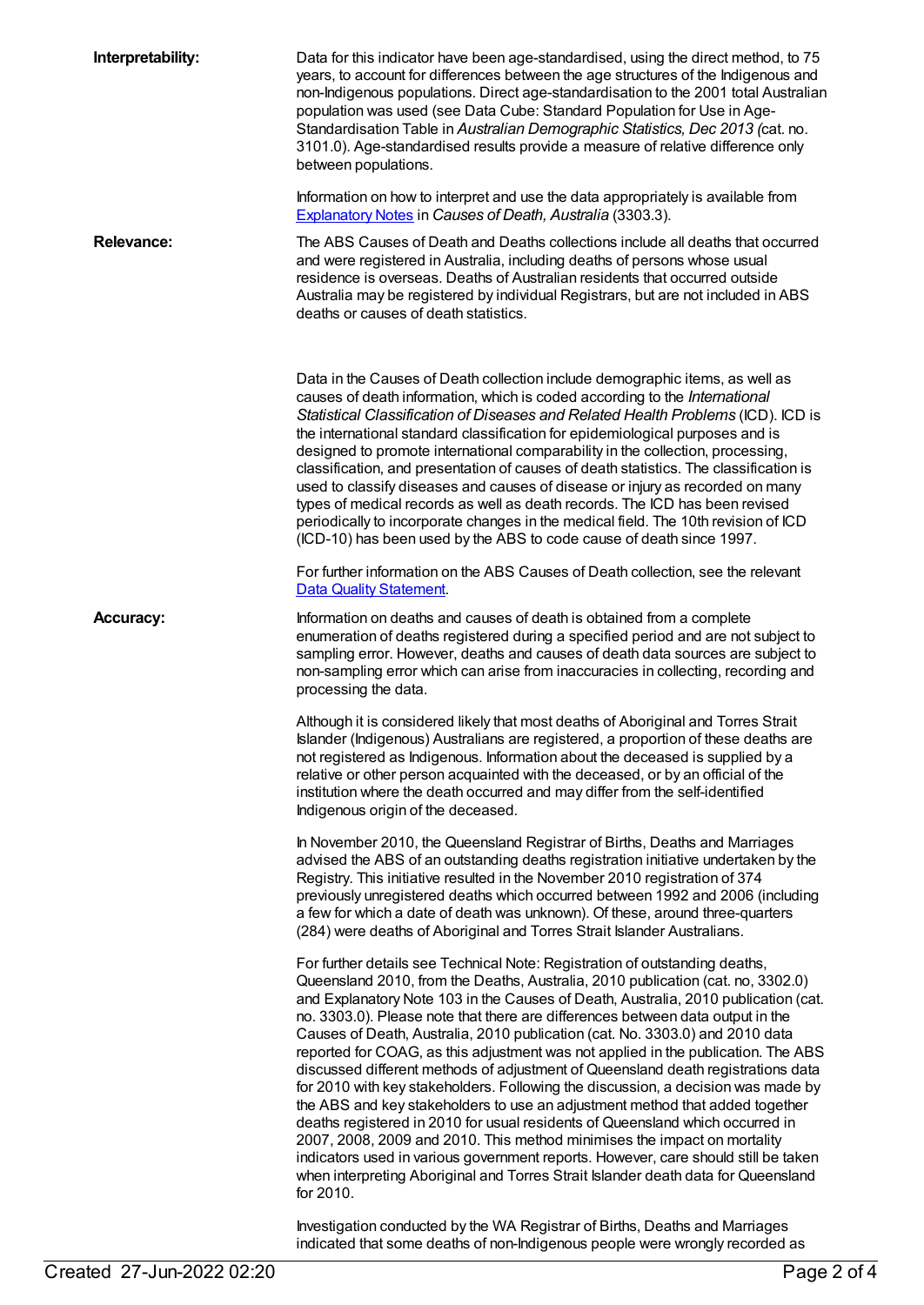deaths of Indigenous people in WA for 2007, 2008 and 2009. The ABS discussed this issue with a range of key stakeholders and users of Aboriginal and Torres Strait Islander deaths statistics. Following this discussion, the ABS did not release WA Aboriginal and Torres Strait Islander deaths data for the years 2007, 2008 and 2009 in the 2010 issue of Deaths, Australia publication, or in the 2011 COAG data supply. The WA Registry corrected the data and resupplied the corrected data to the ABS. These corrected data were then released by the ABS in spreadsheets attached to Deaths, Australia, 2010 (cat. no. 3302.0) publication on 24 May 2012, and are included in this round of COAG reporting. In addition to that, 3 deaths in WA for 2009 which were wrongly coded as deaths of Indigenous people have been corrected as deaths of non-indigenous people in previous round of COAG reporting.

The ABS Death Registrations collection identifies a death as Aboriginal and Torres Strait Islander where the deceased is recorded as Aboriginal, Torres Strait Islander, or both on the Death Registration Form (DRF). The Indigenous status is also derived from the Medical Certificate of Cause of Death (MCCD) for South Australia, Western Australia, Tasmania, the Northern Territory and the Australian Capital Territory. For 2015 data, the Queensland Registry of Births, Deaths and Marriages also used MCCD information for the first time to derive Indigenous status. This resulted in a noticeable decrease in the number of deaths for which the Indigenous status was 'not stated' and an increase in the number of deaths identified as Aboriginal and Torres Strait Islander in Queensland.

Causes of death statistics are released with a view to ensuring that they are fit for purpose when released. Supporting documentation for causes of death statistics are published and should be considered when interpreting the data to enable the user to make informed decisions on the relevance and accuracy of the data for the purpose the user is going to use those statistics. To meet user requirements for timely data it is often necessary to obtain information from the administrative source before all information for the reference period is available (e.g. finalisation of coronial proceedings). A balance needs to be maintained between accuracy (completeness) of data and timeliness, taking account of the different needs of users. See Technical Note: Causes of Death Revisions 2011 and 2012 in Causes of Death, Australia, 2013 (cat.no. 3303.0). Australian [Demographic](http://www.abs.gov.au/ausstats/abs@.nsf/mf/3101.0) Statistics (cat. no. 3101.0) and [Demography](http://www.abs.gov.au/AUSSTATS/abs@.nsf/ProductsbyCatalogue/B5BE54544A5DAFEFCA257061001F4540?OpenDocument) Working Paper 1998/2 - Quarterly birth and death estimates, 1998 (cat. no. 3114.0). All ERP data sources are subject to nonsampling error. Non-sampling error can arise from inaccuracies in collecting, recording and processing the data. In the case of Census and Post Enumeration Survey (PES) data every effort is made to minimise reporting error by the careful design of questionnaires, intensive training and supervision of interviewers, and efficient data processing procedures. The ABS does not have control over any nonsampling error associated with births, deaths and migration data. For more information see the ABS website.

Non-Indigenous estimates are available for census years only. In the intervening years, Indigenous population projections are based on assumptions about past and future levels of fertility, mortality and migration. In the absence of non-Indigenous population figures for these years, it is possible to derive denominators for calculating non-Indigenous rates by subtracting the projected Indigenous population from the total population. For non-Indigenous population estimates, the projected Aboriginal and Torres Strait Islander population (3238.0, Series B) is subtracted from the ABS 2011 Census-based Estimated Resident Population (3101.0). Such figures have a degree of uncertainty and should be used with caution, particularly as the time from the base year of the projection series increases.

Non-Indigenous data from the Death Registration and Causes of Death collections does not include death registrations with a 'not stated' Indigenous status.

Some rates are unreliable due to small numbers of deaths over the reference period. Resultant rates could be misleading, for example, where the non-Indigenous mortality rate is higher than the indigenous mortality rate. Age-standardised death rates based on a very low death count have been deemed unpublishable. Some cells have also not been published to prevent back-calculation of these suppressed cells. Caution should be used when interpreting rates for this indicator. **Coherence:** The methods used to construct the indicator are consistent and comparable with other collections and with international practice.